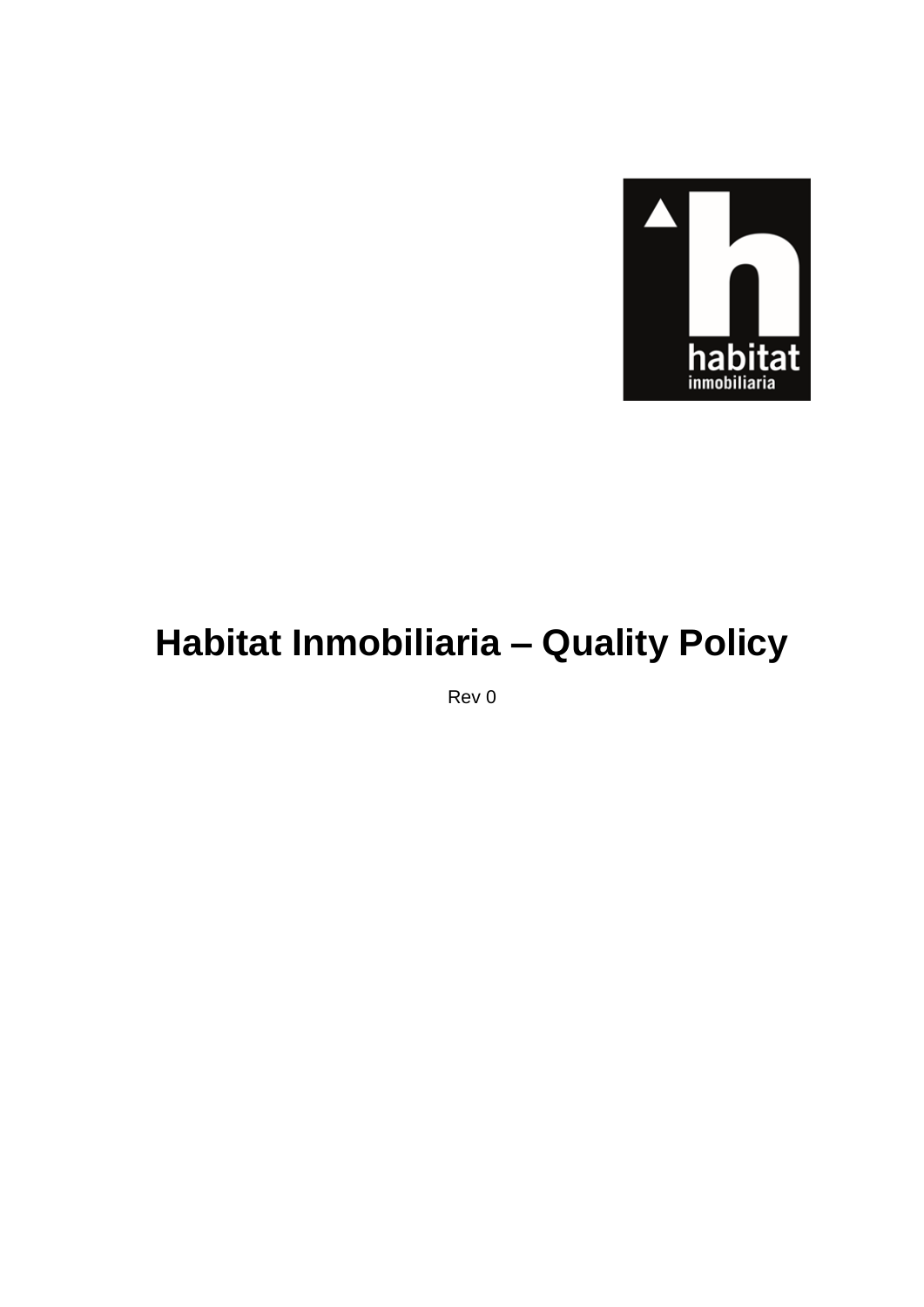

### **TABLE OF CONTENTS**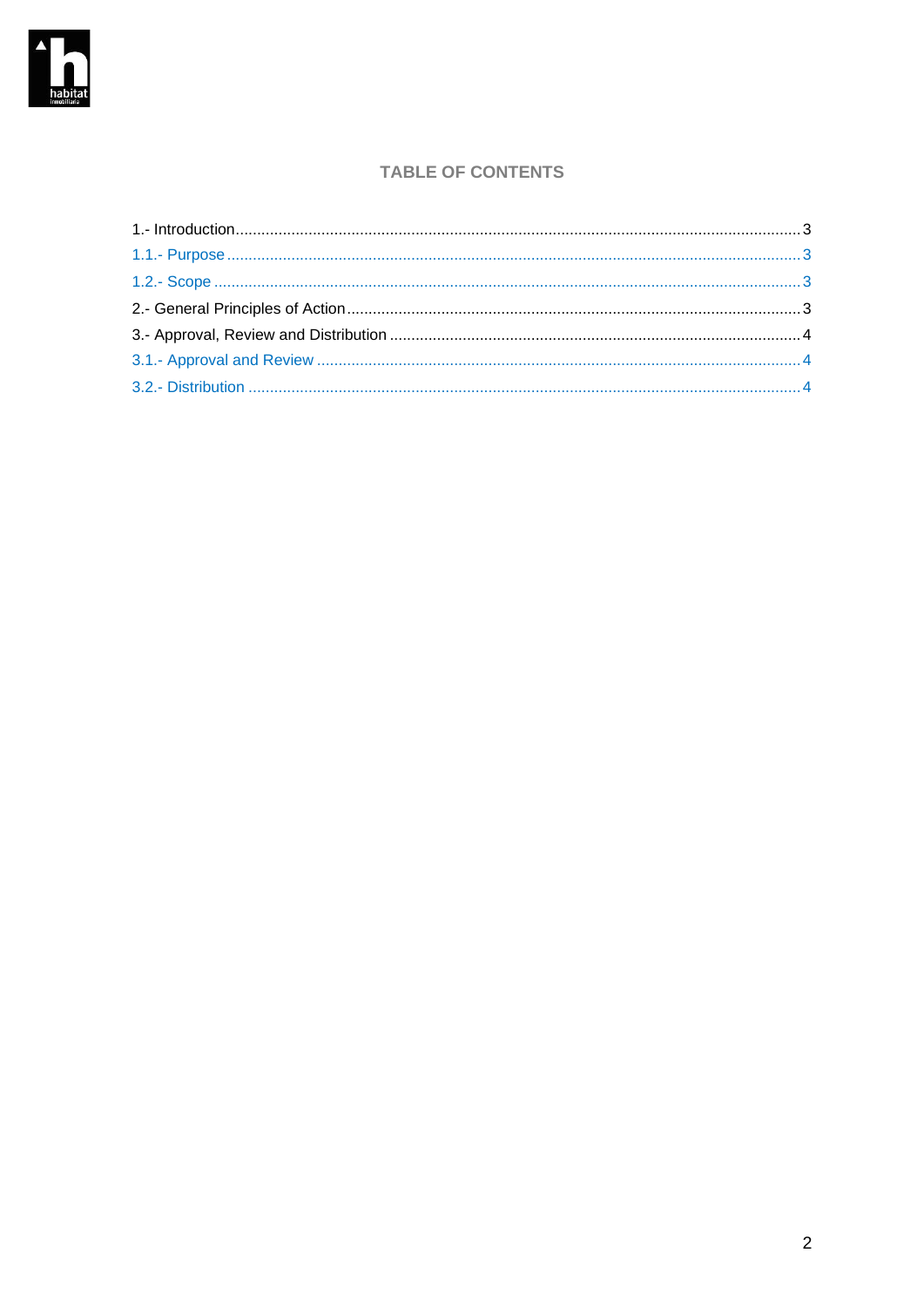

## <span id="page-2-0"></span>**1.- Introduction**

The Management Board of PROMOCIONES HABITAT, S.A.U., (hereinafter, together with its subsidiaries and investees, referred to as "**HABITAT**" or the "**Company**") is responsible for the non-delegable task of determining the Company's strategy and corporate policies, and for the supervision of its internal control systems. The Management Board, in the exercise of its duties and in accordance with our Code of Ethics, adopts the present Quality Policy as a subsequent commitment to sustainable and transparent quality management.

#### <span id="page-2-1"></span>**1.1.- Purpose**

The purpose of the present Policy is to establish HABITAT's overall framework for action in order to constantly improve the effectiveness of its Quality and Environmental Management System by gradually reducing the nonconformities that may occur in our activities, ensuring the appropriate mechanisms to take corrective and preventive measures and reviewing its implementation and effectiveness.

#### <span id="page-2-2"></span>**1.2.- Scope**

The present policy is applicable to all activities undertaken by HABITAT and must be complied with by all employees (permanent and temporary), managers and members of the Board of Directors, (hereinafter, referred to together as "**Subject People**").

### <span id="page-2-3"></span>**2.- General Principles of Action**

In accordance with the present policy, the principles that will guide the action undertaken by HABITAT and the Subject People are:

- **Implementing, maintaining, and improving an environmental and quality management system in** accordance with international standards.
- ▲ Complying with and/or exceeding any legal requirement applicable to property developments and introducing other requirements that HABITAT may wish to voluntarily endorse according to the needs and expectations of our stakeholders.
- **A** Providing the necessary resources and channels to guarantee communication, awareness, training, and motivation of employees in relation to quality and environmental issues and extending the environmental awareness to clients and suppliers.
- **A** Ensuring transparent communication, keeping clients permanently informed.
- **A** Listening to our clients in order to understand their needs and provide products and services that meet our client's requirements and expectations.
- Favoring the construction of high-quality, functional, versatile, sustainable housing that includes the latest viable technology, according to our client's needs and expectations.
- Creating an environment to favor pollution prevention and environmental protection within our company. This will allow an improved management and a reduction of consumption, waste and emissions related to our activities.